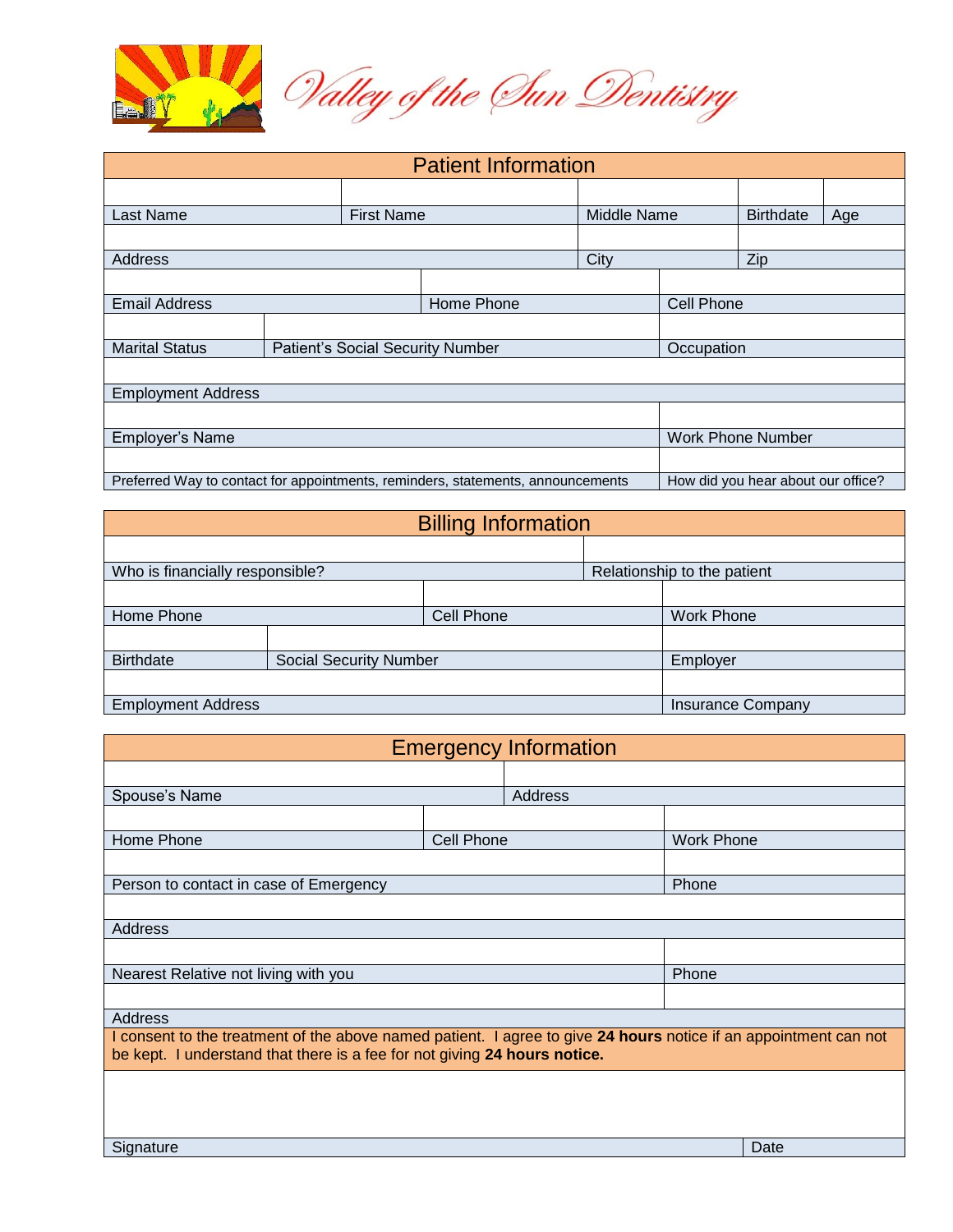

| <b>Medical History</b>                          |                                             |                                           |         |                                                                                     |         |                         |                                       |                                     |                                    |                                     |           |  |
|-------------------------------------------------|---------------------------------------------|-------------------------------------------|---------|-------------------------------------------------------------------------------------|---------|-------------------------|---------------------------------------|-------------------------------------|------------------------------------|-------------------------------------|-----------|--|
|                                                 |                                             |                                           |         |                                                                                     |         |                         |                                       |                                     |                                    |                                     |           |  |
| Physician                                       |                                             |                                           | Address |                                                                                     |         |                         |                                       | Phone                               |                                    |                                     |           |  |
|                                                 |                                             |                                           |         |                                                                                     |         |                         |                                       |                                     |                                    |                                     |           |  |
|                                                 | Pharmacy                                    |                                           |         |                                                                                     | Address |                         |                                       |                                     |                                    | Phone                               |           |  |
|                                                 |                                             |                                           |         |                                                                                     |         |                         |                                       |                                     |                                    |                                     |           |  |
|                                                 |                                             |                                           |         | CIRCLE EITHER Y FOR YES, OR N FOR NO FOR ANY OF THE FOLLOWING YOU HAVE OR HAVE HAD. |         |                         |                                       |                                     |                                    |                                     |           |  |
| Y                                               | N                                           |                                           |         | Recent illness or surgery                                                           |         | Υ                       | N                                     | <b>HIV</b>                          |                                    |                                     |           |  |
| Y                                               | N                                           |                                           |         | Hospitalized in past 2 years                                                        |         | Υ                       | N                                     | Asthma                              |                                    |                                     |           |  |
| Ÿ                                               | N                                           |                                           |         | Heart or circulation trouble                                                        |         | Υ                       | N                                     | <b>Sinusitis</b>                    |                                    |                                     |           |  |
|                                                 |                                             | Υ                                         | N       | <b>Heart Attack</b>                                                                 |         | Υ                       | N                                     | Shortness of breath                 |                                    |                                     |           |  |
|                                                 |                                             | Υ                                         | N       | Heart murmur                                                                        |         | Υ                       | N                                     | Arthritis                           |                                    |                                     |           |  |
|                                                 |                                             | Y<br>N<br>Mitral valve prolapse           |         |                                                                                     |         | Y                       | N                                     | Artificial knee, hip or other joint |                                    |                                     |           |  |
|                                                 |                                             | Υ<br>N<br>Artificial heart valve or stent |         |                                                                                     |         | Y                       | N                                     |                                     | History of trauma to the jaw       |                                     |           |  |
| Y                                               | N                                           |                                           |         | High blood pressure                                                                 |         | Υ                       | N                                     |                                     | Tuberculosis                       |                                     |           |  |
| Y<br>N<br>Low blood pressure                    |                                             |                                           |         | Y                                                                                   | N       |                         | Thyroid trouble                       |                                     |                                    |                                     |           |  |
| Y<br>N<br><b>Stroke</b>                         |                                             |                                           |         | Y                                                                                   | N       |                         | <b>Rheumatic fever</b>                |                                     |                                    |                                     |           |  |
| Y<br>N<br>Anemia                                |                                             |                                           |         | Y                                                                                   | N       | Glaucoma                |                                       |                                     |                                    |                                     |           |  |
| Y                                               | N<br><b>Bleeding disorder</b>               |                                           |         |                                                                                     | Υ       | N                       |                                       | Use tobacco                         |                                    |                                     |           |  |
| Y                                               | <b>Blood transfusion</b><br>N               |                                           |         |                                                                                     |         |                         | Y                                     | N                                   | Smoke                              | How much?                           |           |  |
| Ÿ                                               | N                                           | Cancer or tumors                          |         |                                                                                     |         |                         |                                       | Ÿ                                   | N                                  | Chew                                | How much? |  |
| Υ                                               | N                                           | <b>Radiation treatment</b>                |         |                                                                                     |         | Y                       | N                                     |                                     |                                    | Taking prescription drugs currently |           |  |
| Y                                               | Hepatitis, jaundice, or liver problems<br>N |                                           |         |                                                                                     |         |                         | Υ                                     | N                                   | Hormone supplements, birth control |                                     |           |  |
| Y<br>N<br>Kidney or bladder problems            |                                             |                                           |         |                                                                                     |         | Y                       | N<br>Antireaction drugs               |                                     |                                    |                                     |           |  |
| Y<br>$\overline{\mathsf{N}}$<br><b>Dialysis</b> |                                             |                                           |         |                                                                                     |         | Υ                       | $\overline{\mathsf{N}}$               |                                     | Anticoagulants, Coumadin           |                                     |           |  |
| Y<br>N<br><b>Diabetes</b>                       |                                             |                                           |         |                                                                                     |         | Y                       | Tranquilizers, sedatives<br>N         |                                     |                                    |                                     |           |  |
| Y<br>N<br>Family history of diabetes            |                                             |                                           |         |                                                                                     |         | $\overline{\mathsf{Y}}$ | N<br>Pain relievers                   |                                     |                                    |                                     |           |  |
| Υ<br>N<br>Epilepsy                              |                                             |                                           |         |                                                                                     | Y       | N                       | Allergy or other reaction to any drug |                                     |                                    |                                     |           |  |
| Y                                               | N                                           | Fainting                                  |         |                                                                                     | Drug    |                         |                                       | Reaction                            |                                    |                                     |           |  |
| Ÿ                                               | N                                           | Pregnant (due date)                       |         |                                                                                     |         | Ÿ                       | N                                     |                                     | Other health conditions            |                                     |           |  |

| <b>Dental History</b>                            |                   |                                          |                    |  |  |  |  |  |
|--------------------------------------------------|-------------------|------------------------------------------|--------------------|--|--|--|--|--|
|                                                  |                   |                                          |                    |  |  |  |  |  |
| What is your main reason for today's appointment |                   |                                          |                    |  |  |  |  |  |
|                                                  |                   |                                          |                    |  |  |  |  |  |
| When was your last full mouth X-ray?             |                   | Where was it taken?                      |                    |  |  |  |  |  |
|                                                  |                   |                                          |                    |  |  |  |  |  |
| When was your last cleaning?                     |                   | Have you had treatment for gum disease?  |                    |  |  |  |  |  |
| <b>CHECK ANY THAT PERTAIN TO YOU</b>             |                   |                                          |                    |  |  |  |  |  |
| Dental Pain                                      | Bleeding in mouth |                                          | Swelling           |  |  |  |  |  |
| Jaw clicks or pops when opening                  | Gums bleed        |                                          | Frequent headaches |  |  |  |  |  |
| Teeth sensitive to hot, cold or sweets           |                   | Have had root canal therapy              | Grind teeth        |  |  |  |  |  |
| Have had orthodontic braces                      |                   | Have had wisdom teeth removed            | Tender to floss    |  |  |  |  |  |
| Desire to keep teeth if possible                 |                   | Dissatisfied with how teeth look or feel |                    |  |  |  |  |  |

Is there anything else that we should be aware of?

Signature Date Date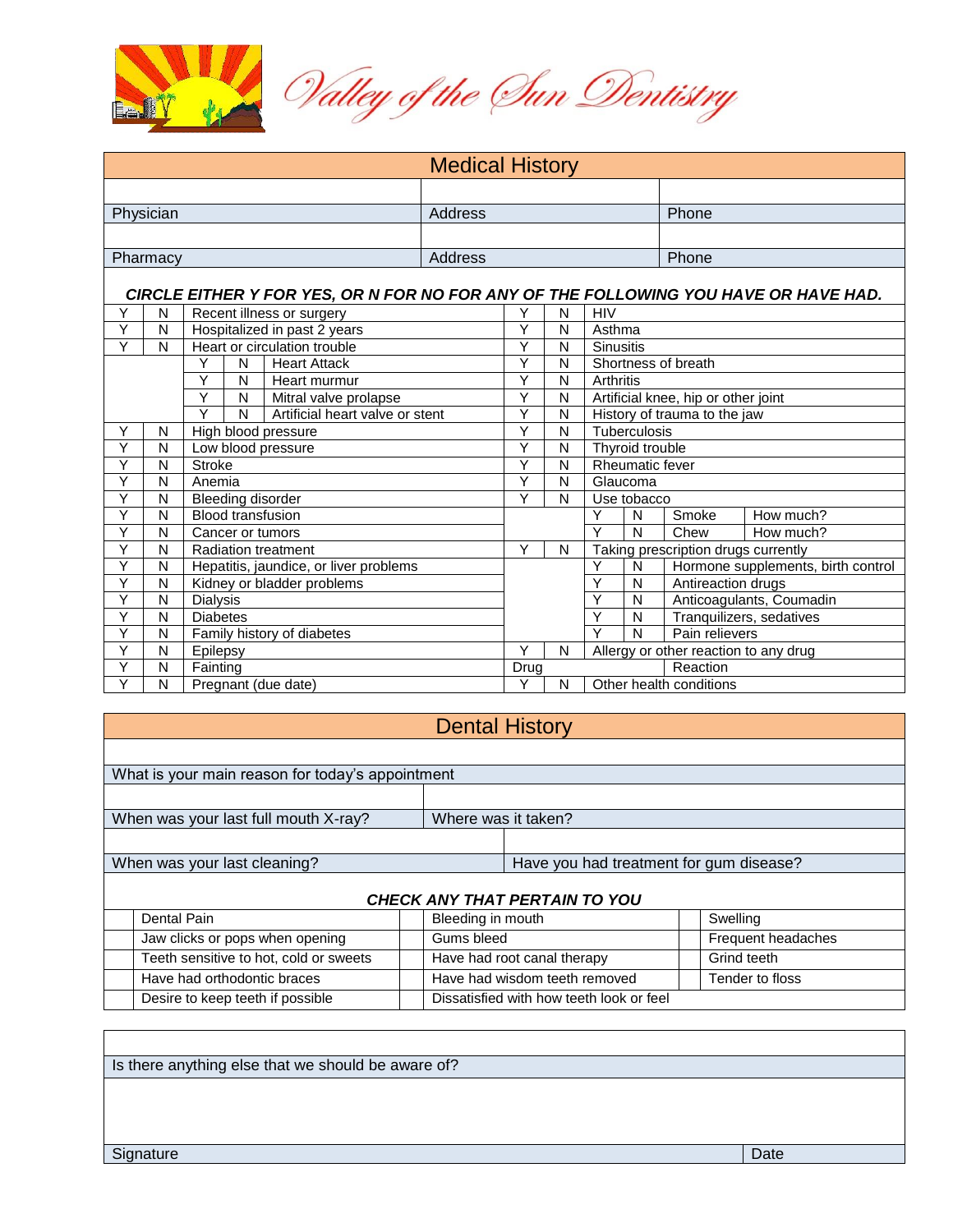

# Our Financial Policy

Thank you for choosing us as your dental care provider. The following is a statement of our financial policy which we require you to read and sign prior to any treatment. All patients must complete our information and insurance form before seeing the doctor. Please initial each line, and sign and date at the bottom.

# FULL PAYMENT IS DUE AT THE TIME OF SERVICE. *WE ACCEPT CASH, CHECKS AND CREDIT CARDS. WE CONTRACT WITH A LENDER FOR ANY EXTENDED PAYMENT PLAN WITH APPROVED CREDIT.*

# *\_\_\_\_\_ Regarding Insurance:*

We accept assignment of insurance benefits, meaning your insurance can pay us rather than you pay us and then get reimbursed from your insurance company. Insurance plans do not cover some treatments, nor do they 100% of some covered treatments, and they require you to pay your deductible and co-insurance at the time of service. They do not have to pay your claim unless you meet this deductible and co-insurance. Your insurance policy is a contract between you and your insurance but the ultimate responsibility lies with you. If your insurance claim goes unpaid for 60 days, the balance will be due from you. We are able to keep a credit card on file and any unpaid balance can be transferred to your credit card to avoid any additional billing fees or finance charges. Please be aware that some and perhaps all of the services provided may be non-covered services and not considered reasonable and necessary under your dental insurance policy.

# \_\_\_\_\_ *Usual and Customary Rates (UCR)*

We charge fees that are considered usual and customary for our area. You are responsible for payment regardless of any insurance company's arbitrary determination of usual and customary rates.

# \_\_\_\_\_ *Minor Patients*

The adult accompanying a minor and the parents (or guardians) of the minor are responsible for full payment. For unaccompanied minors, non-emergency treatment will be denied unless payment will be made with cash, check, or credit card at the time of service.

## \_\_\_\_\_ *Missed Appointments*

Unless cancelled at least **24 hours in advance,** our policy is to charge for missed appointments. Please help us serve you better by keeping your scheduled appointments.

Thank you for understanding our financial policy. Please let us know if you have questions or concerns.

I have read the financial policy.

I understand the financial policy.

X<sub>1</sub> Date

Signature of Patient or Responsible Party

X Date

Signature of Co-Responsible Party